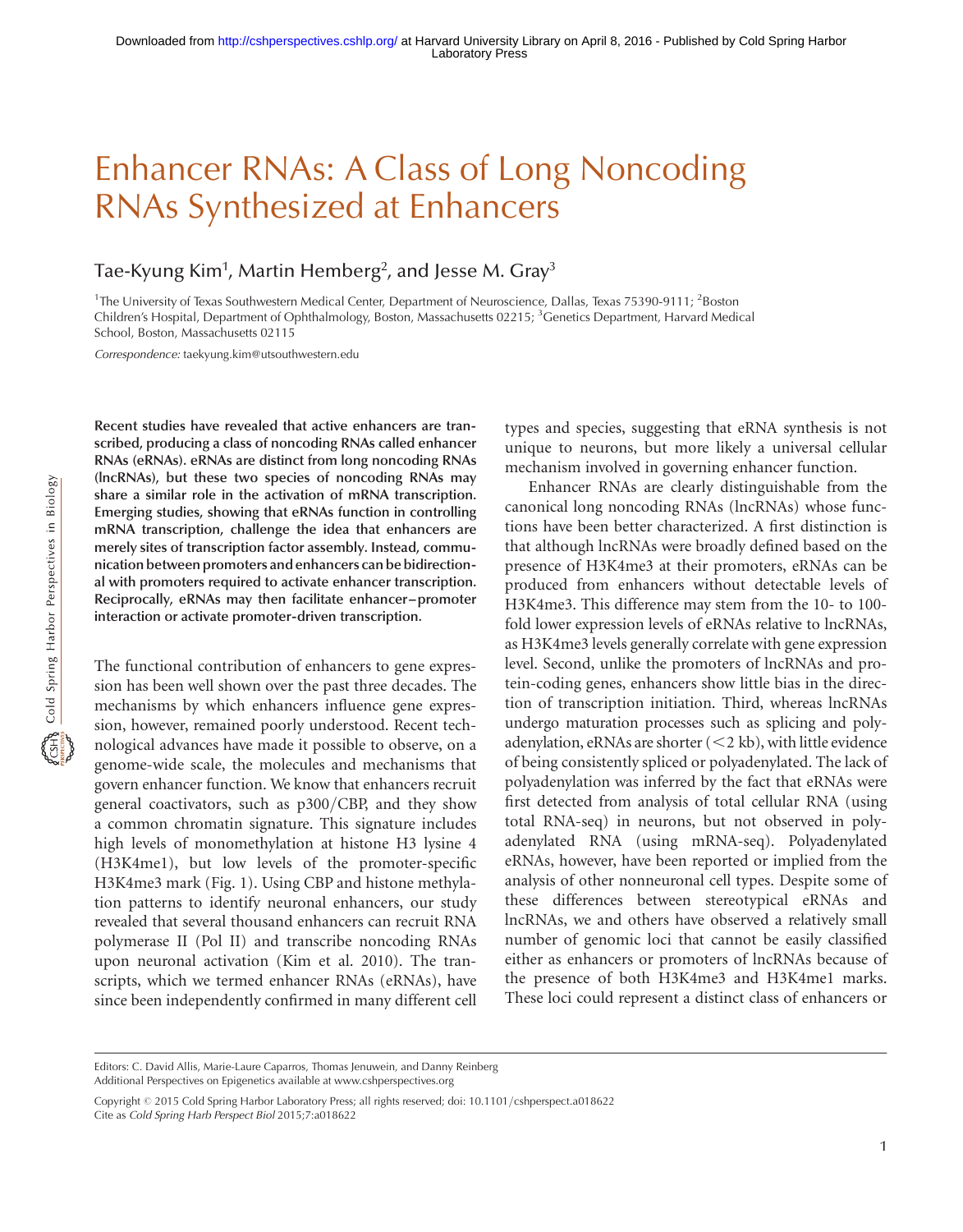T.-K. Kim et al. Laboratory Press Downloaded from<http://cshperspectives.cshlp.org/>at Harvard University Library on April 8, 2016 - Published by Cold Spring Harbor



Figure 1. eRNA synthesis and function. During transcriptional activation, coactivator (e.g., p300/CBP) and RNA Pol II bind to a subset of enhancers and bidirectionally transcribe eRNAs. Chromatin looping between the enhancer and promoter will bring eRNAs near the target gene promoter to allow coordinate activation. Some eRNAs (e.g., eRNAs expressed from ER-a-bound enhancers in human breast cancer cells) facilitate and/or stabilize specific enhancer–promoter looping, in part by interacting with cohesin.

may suggest that enhancer and promoter designations are only useful to a point. The distinction between enhancer and promoter may simply be a quantitative one concerning the expression levels of transcripts. Indeed, protein-coding promoters have been reported to act as enhancers, regulating other nearby promoters.

The major question raised by the discovery of eRNAs relates to whether transcriptional activity at enhancers contributes to enhancer function. Several lines of circumstantial evidence suggest that eRNA synthesis is a regulated process and not mere transcriptional noise. Upon neuronal stimulation, only a subset of enhancers produces eRNAs, and this subset tends to be located near mRNAs that are strongly induced (Kim et al. 2010). Based on this observation, we propose that eRNA-producing enhancers are actively engaged in promoting the expression of target genes in response to stimulus-induced signaling. This hypothesis has been supported by correlative studies of eRNAs in various cell types. Moreover, kinetic analysis of eRNAs in lipopolysaccharide-activated macrophages showed that eRNA synthesis precedes transcription of adjacent protein-coding genes, suggesting an active role for eRNAs in the regulation of the target gene. Additional support comes from a recent siRNA-mediated knockdown study of human lncRNAs, inferring that they contribute to the activation of surrounding protein-coding mRNAs (Lai et al. 2013). Although it has not been clearly shown whether the lncRNAs with enhancer-like function are derived from enhancer regions, these GENCODE lncRNAs differ from eRNAs in that they are typically processed by splicing and polyadenylation, as well as having high levels of H3K4me3 at their promoters. Nonetheless, the combination of these two independent findings—eRNA derived from functionally defined enhancers and lncRNAs showing enhanc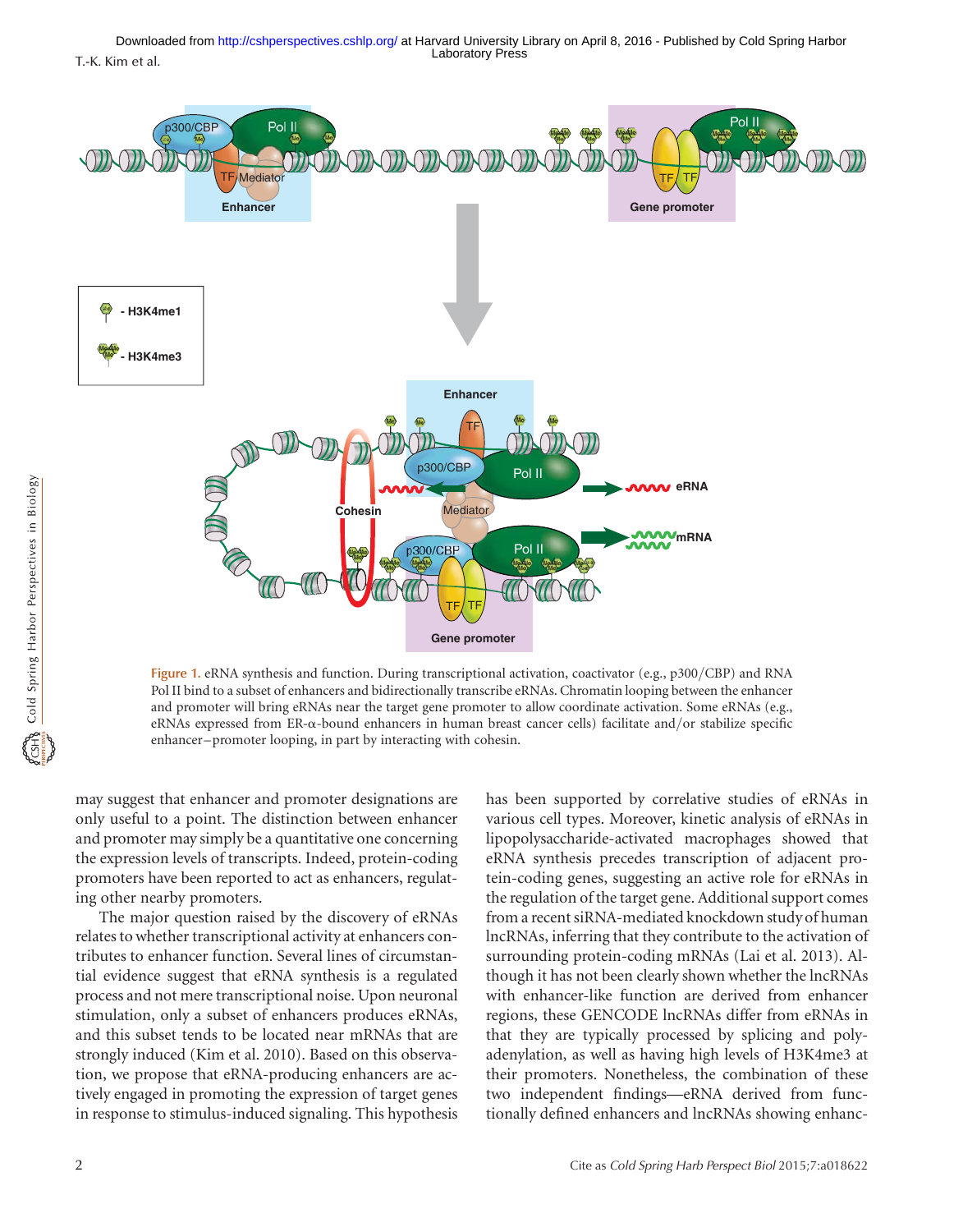er-like function—implies that non-protein-coding regions throughout the genome may produce transcripts with specific regulatory functions and have a more active role than previously anticipated in gene expression.

Supporting this notion, recent studies have provided more direct evidence demonstrating that at least some eRNAs are functionally important for target gene expression. The knockdown of several eRNAs caused decreased expression of nearby target genes (Lam et al. 2013; Li et al. 2013; Melo et al. 2013). In addition, the artificial tethering of eRNAs upstream of a minimal promoter in a plasmidbased reporter system enhances the reporter gene expression. These results are consistent with the proposed role of eRNAs in transcriptional activation. Intriguingly, the activating function of eRNAs appears to be sequence- or strand-specific, although the critical determinants for this specificity have not been identified (Lam et al. 2013). In other experiments in human breast cancer cells, eRNAs expressed from estrogen receptor  $\alpha$  (ER- $\alpha$ )-bound enhancers increase the strength of specific enhancer–promoter looping, in part by interacting with cohesin (Li et al. 2013). The lncRNAs with enhancer-like function mentioned above were also shown to mediate chromatin looping, but through the interaction with a mediator complex (Lai et al. 2013).

Although these results collectively suggest that chromatin looping is an important regulatory step by which these distinct classes of activating lncRNAs commonly act (Fig. 1), there might be other functions of eRNAs. Our study, focusing on the neuronal Arc gene and enhancer, showed that eRNA synthesis requires the presence of an intact Arc gene promoter (Kim et al. 2010); that is, detectable levels of eRNAs are not synthesized when the Arc gene promoter is deleted, although RNA Pol II and transcription factors still bind to the enhancer. One possibility is that without its promoter, the Arc enhancer is missing an unknown factor required for its own transcription activity. Such an unknown factor would be present at the promoter and enable eRNA synthesis at the enhancer only when the enhancer is brought within close proximity with the promoter through a looping mechanism. These results challenge the standard model of unidirectional enhancer–promoter interactions in which enhancers act on promoters. Instead, enhancer and promoter activation may require feedback, with each contributing elements of the protein complement required for activation of the other. In this scenario, it is unlikely that the chromatin looping is facilitated entirely by eRNAs, as the eRNA synthesis would occur only after the enhancer– promoter looping. The chromatin looping would also keep

nascent eRNAs in the proximity of target promoters, potentially providing an elegant way of preventing eRNAs from activating nonspecific target genes. A nascent eRNA transcript might then facilitate recruitment of activators to the promoter, acting as a scaffold for assembly of activating proteins. Because eRNAs are generally unstable, the specificity of eRNA function would come in part from its short half-life, preventing nonspecific activation away from its local site of synthesis, once synthesis was complete. It also needs to be pointed out that the act of eRNA transcription, in addition to the eRNA transcript itself, could have a specific biological function. For example, transcriptionally engaged RNA polymerase II could recruit chromatin modifiers to enhancers, stabilizing an enhancer domain in an active state.

The discovery and emerging functional roles of eRNAs certainly expand the growing regulatory capacity of noncoding RNAs. These findings not only illustrate a more complex role of cis-regulatory sequences than previously appreciated, but also provide an exciting avenue of future research in unraveling the intricate layers of gene regulation that are intertwined with lncRNAs, cis-regulatory sequences, epigenetic modifications, and three-dimensional chromatin configuration.

#### ACKNOWLEDGMENTS

We thank Drs. M.E. Greenberg and G. Kreiman for their guidance and support. This work was supported by the Whitehall Foundation (T-K.K.), and Welch Foundation (T-K.K.), and the Klingenstein Fund (T-K.K.).

#### **REFERENCES**

- Kim TK, Hemberg M, Gray JM, Costa AM, Bear DM, Wu J, Harmin DA, Laptewicz M, Barbara-Haley K, Kuersten S, et al. 2010. Widespread transcription at neuronal activity-regulated enhancers. Nature 465: 182–187.
- Lai F, Orom UA, Cesaroni M, Beringer M, Taatjes DJ, Blobel GA, Shiekhattar R. 2013. Activating RNAs associate with Mediator to enhance chromatin architecture and transcription. Nature 494: 497-501.
- Lam MT, Cho H, Lesch HP, Gosselin D, Heinz S, Tanaka-Oishi Y, Benner C, Kaikkonen MU, Kim AS, Kosaka M, et al. 2013. Rev-Erbs repress macrophage gene expression by inhibiting enhancer-directed transcription. Nature 498: 511-515.
- Li W, Notani D, Ma Q, Tanasa B, Nunez E, Chen AY, Merkurjev D, Zhang J, Ohgi K, Song X, et al. 2013. Functional roles of enhancer RNAs for oestrogen-dependent transcriptional activation. Nature 498: 516– 520.
- Melo CA, Drost J, Wijchers PJ, van de Werken H, de Wit E, Oude Vrielink JA, Elkon R, Melo SA, Leveille N, Kalluri R, et al. 2013. eRNAs are required for 53-dependent enhancer activity and gene transcription. Mol Cell 49: 524–535.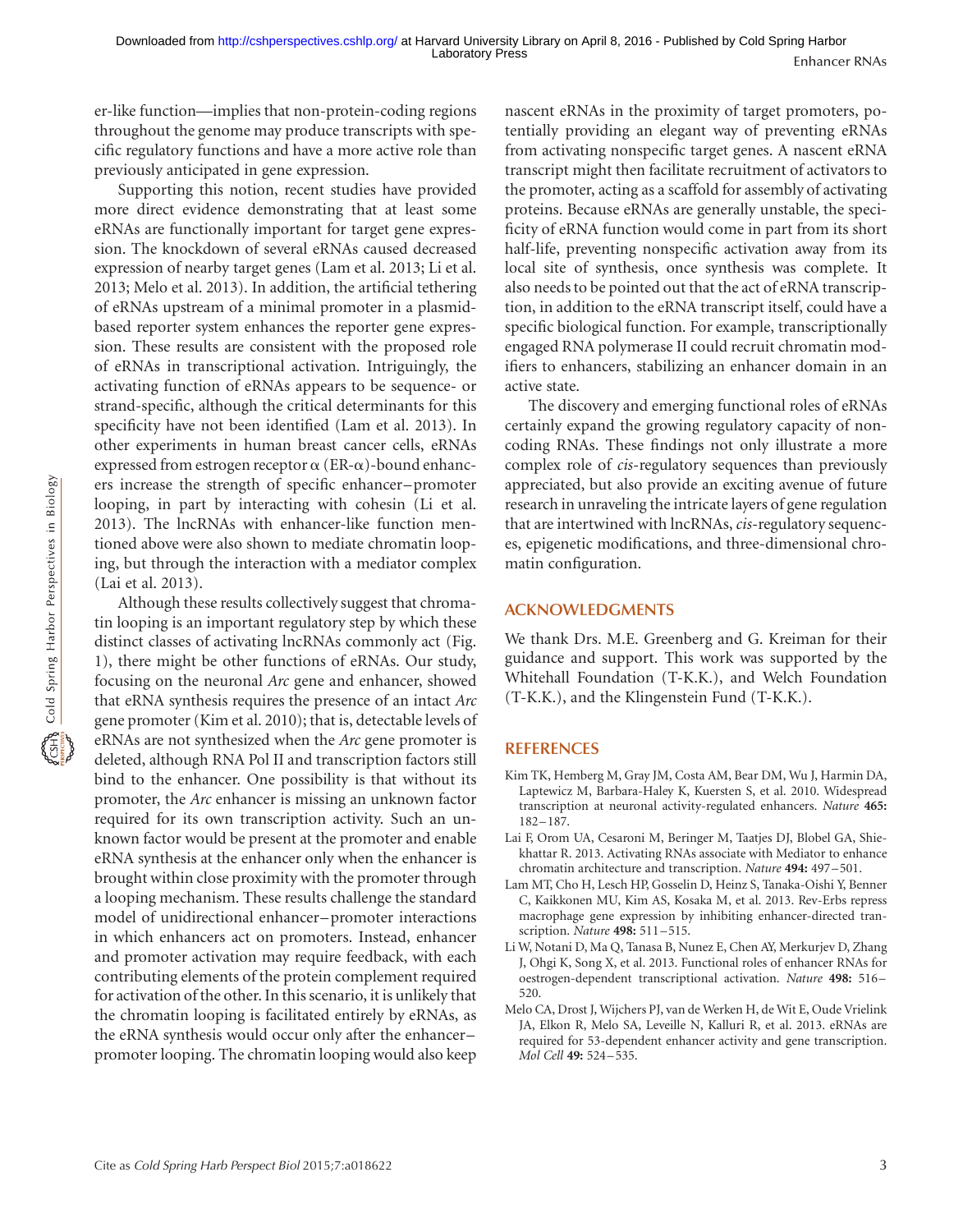

## **Enhancers Enhancer RNAs: A Class of Long Noncoding RNAs Synthesized at**

Tae-Kyung Kim, Martin Hemberg and Jesse M. Gray

Cold Spring Harb Perspect Biol 2015; doi: 10.1101/cshperspect.a018622

**Subject Collection** [Epigenetics](http://cshperspectives.cshlp.org/cgi/collection/)

**Histone Modifications and Cancer** James E. Audia and Robert M. Campbell **Histone and DNA Methylation Marks**

**Epigenetics and Human Disease** Huda Y. Zoghbi and Arthur L. Beaudet **Perspective** 

**Reprogramming Induced Pluripotency and Epigenetic** Konrad Hochedlinger and Rudolf Jaenisch

**Long-Range Chromatin Interactions** Job Dekker and Tom Misteli **Histone Modifications**

**Metabolic Signaling to Chromatin** Shelley L. Berger and Paolo Sassone-Corsi

**Schizosaccharomyces pombe Epigenetic Regulation of Chromatin States in**  Robin C. Allshire and Karl Ekwall

**Histone Variants and Epigenetics** Steven Henikoff and M. Mitchell Smith **RNAs Synthesized at Enhancers**

**Dosage Compensation in Mammals** Neil Brockdorff and Bryan M. Turner **Epigenetic State?** 

**A Structural Perspective on Readout of Epigenetic** Dinshaw J. Patel

**The Necessity of Chromatin: A View in** Vincenzo Pirrotta

**Germline and Pluripotent Stem Cells** Wolf Reik and M. Azim Surani

**Comprehensive Catalog of Currently Documented** Yingming Zhao and Benjamin A. Garcia

**RNAi and Heterochromatin Assembly** Robert Martienssen and Danesh Moazed

**Dosage Compensation in Drosophila** John C. Lucchesi and Mitzi I. Kuroda

**Enhancer RNAs: A Class of Long Noncoding** Gray Tae-Kyung Kim, Martin Hemberg and Jesse M.

**Chromosome Folding: Driver or Passenger of** Tom Sexton and Eitan Yaffe

For additional articles in this collection, see<http://cshperspectives.cshlp.org/cgi/collection/>



Copyright © 2015 Cold Spring Harbor Laboratory Press; all rights reserved